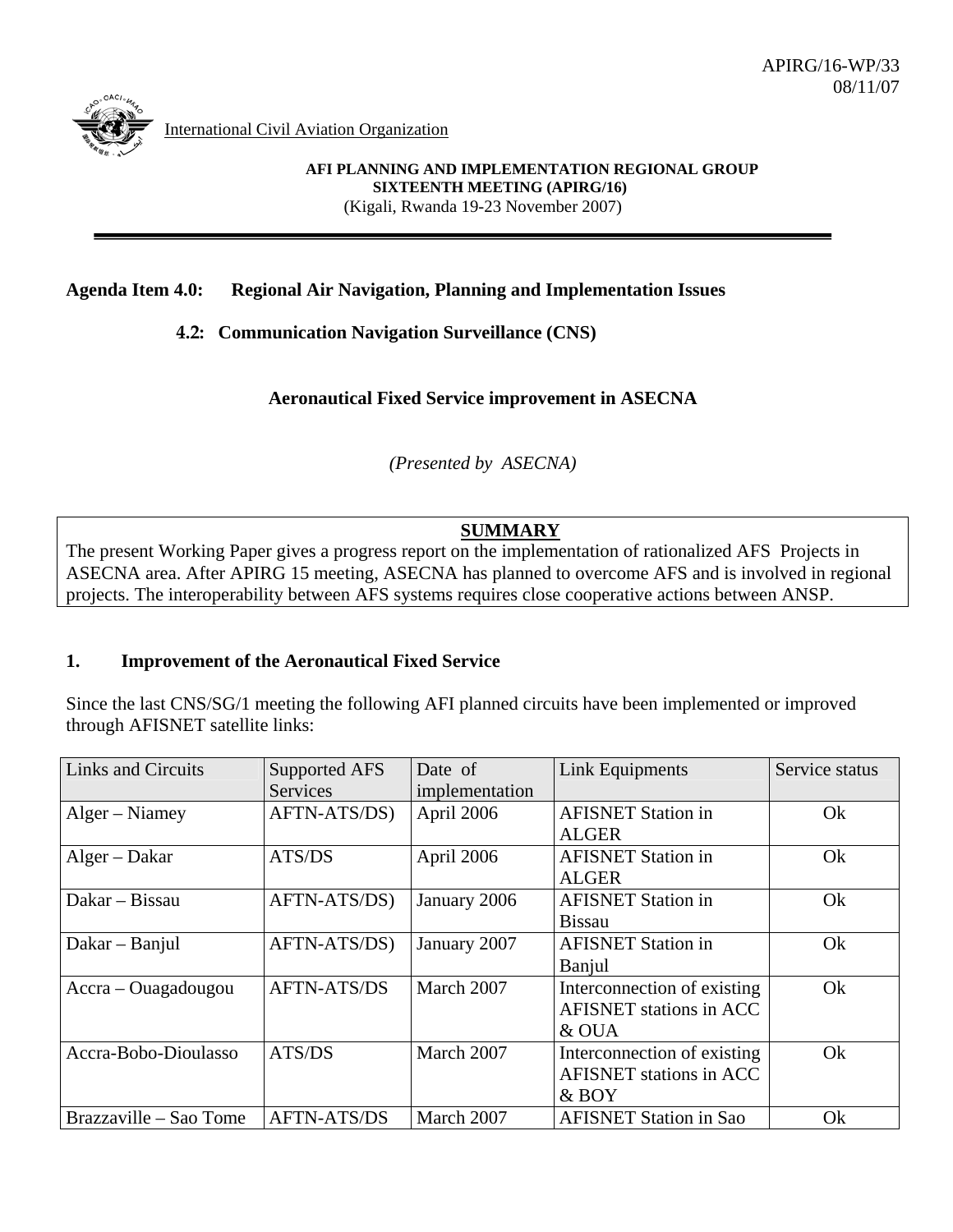|                       |        |            | Tome                          |    |
|-----------------------|--------|------------|-------------------------------|----|
| Libreville – Sao Tome | ATS/DS | March 2007 | <b>AFISNET Station in Sao</b> | Ok |
|                       |        |            | Tome                          |    |
| Malabo– Sao Tome      | ATS/DS | March 2007 | <b>AFISNET Station in Sao</b> | Ok |
|                       |        |            | Tome                          |    |

## **2. Near future projects to solve the deficiencies**

#### *2.1 Modernization of Automatic Message Switching Systems*

The renewal of the Automatic Messages Switching system in progress in the following centres (Douala, Bangui, Malabo, Abidjan, Libreville , Niamey, Dakar and Brazzaville) was completed on September 2007 and is improving notably the AFTN operation.

### **These equipments are designed with an option to comply AMHS functionalities.**

### **2.2 Implementation of AFI planned AFS circuits**

### **2.2.1 On going Projects**

ASECNA is involved in regional projects (NAFISAT/SADC 2, CAFSAT) to implement the remaining AFS circuits.

Coordinating meetings have been held in one side with ATNS & ICAO and the other side with AENA, ONDA , ENNA in order to build an harmonized balanced interconnecting process between AFISNET and the above networks.

One can hope that by the end of year 2007 the following AFS circuits will be achieved:

| <b>Terminal I</b>  | <b>Terminal II</b> | <b>AFS Service</b> |               |                                                                                      |
|--------------------|--------------------|--------------------|---------------|--------------------------------------------------------------------------------------|
|                    |                    | <b>AFTN</b>        | <b>ATS/DS</b> | <b>Actions in progress</b>                                                           |
| <b>Brazzaville</b> | Luanda             | $\mathbf x$        | X             |                                                                                      |
| Abidjan            | Luanda             |                    | $\mathbf{X}$  |                                                                                      |
| <b>Brazzaville</b> | Nairobi            | $\mathbf x$        |               |                                                                                      |
| <b>Brazzaville</b> | Khartoum           |                    | $\mathbf{x}$  | Within the framework of the AFISNET and<br>NAFISAT SADC/2 networks interoperability, |
| N'diamena          | Khartoum           |                    | $\mathbf{x}$  | planned for the July, 2007.                                                          |
| $N'D$ jamena       | Tripoli            |                    | $\mathbf{X}$  |                                                                                      |
| Niamey             | Tripoli            |                    | $\mathbf{X}$  |                                                                                      |
| Niamey             | Addis              | $\mathbf{x}$       |               |                                                                                      |
| Antannarivo        | Seychelles         |                    | $\mathbf{X}$  |                                                                                      |
| Bata               | Douala             |                    | $\mathbf X$   |                                                                                      |
| Bata               | Sao Tome           |                    | $\mathbf X$   | Implementation of an AFISNET node in progress in<br><b>Bata</b>                      |
| Bata               | Libreville         |                    | $\mathbf{x}$  |                                                                                      |
| Nouakchott         | Las Palmas         | $\mathbf x$        | $\mathbf{x}$  | Implementation of a CAFSAT node in progress in<br>Nouakchott                         |
| Nouadhibou         |                    |                    | $\mathbf X$   | Implementation of a AFISNET node in progress in                                      |
|                    | Las Palmas         |                    |               | Las Palmas                                                                           |
| Mopti              | <b>Bamako</b>      | $\mathbf{x}$       | $\mathbf{X}$  | Implementation of an AFISNET node in progress in                                     |